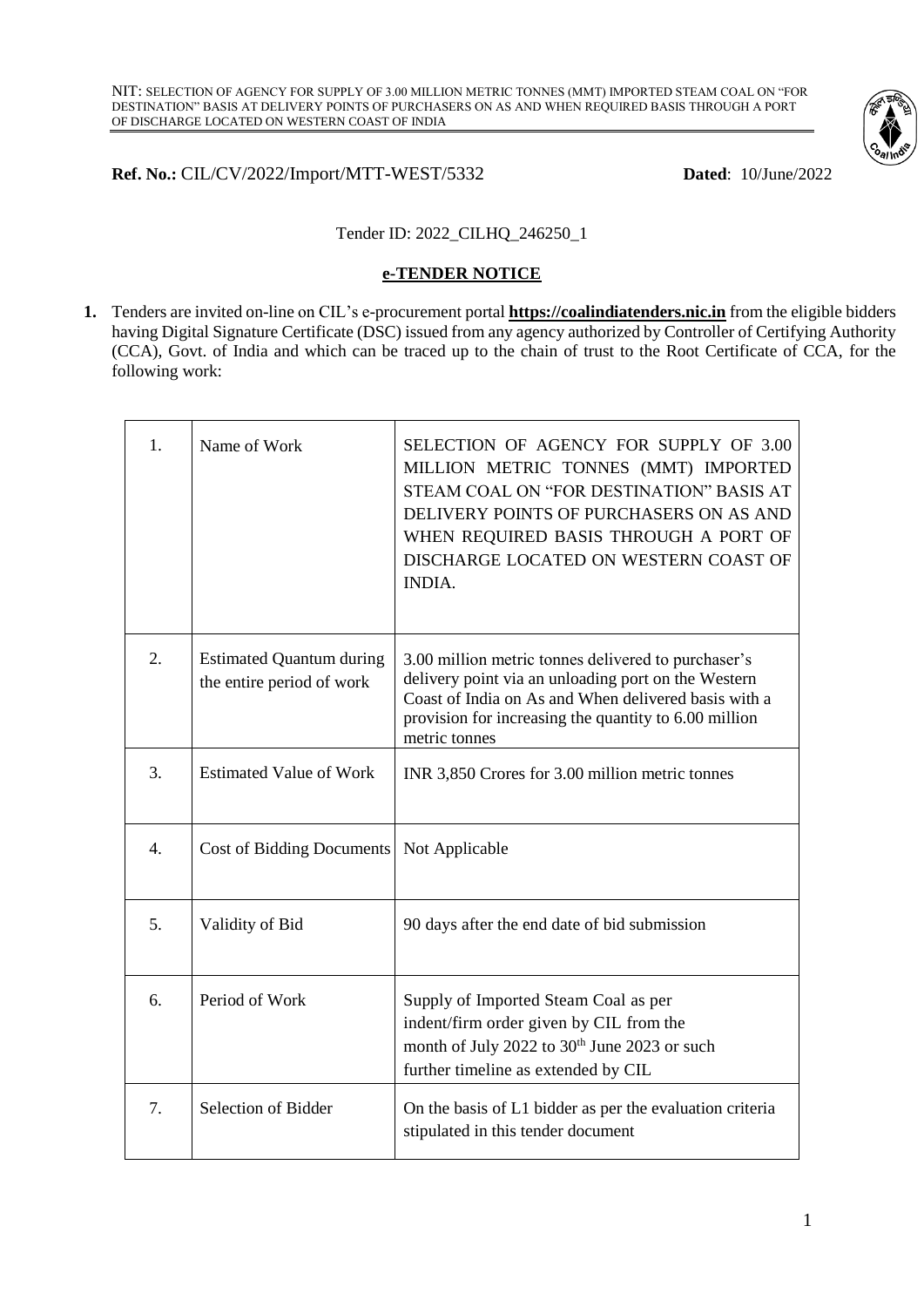NIT: SELECTION OF AGENCY FOR SUPPLY OF 3.00 MILLION METRIC TONNES (MMT) IMPORTED STEAM COAL ON "FOR DESTINATION" BASIS AT DELIVERY POINTS OF PURCHASERS ON AS AND WHEN REQUIRED BASIS THROUGH A PORT OF DISCHARGE LOCATED ON WESTERN COAST OF INDIA



| 8.  | Availability of Tender<br>Documents (Date and<br>Time)       | From 10-06-2022                                                                          |
|-----|--------------------------------------------------------------|------------------------------------------------------------------------------------------|
| 9.  | Availability of Tender<br>(Website)<br>Documents<br>Details) | http://www.coalindia.in<br>http://www.eprocure.gov.in<br>https://coalindiatenders.nic.in |
| 10. | Format of Submission of<br>Bid                               | Bids to be submitted in two parts - Technical Bid and<br><b>Financial Bid</b>            |

| <b>Tender inviting authority</b>                                                                      | <b>Contact Person(s)/Tender Dealing Officer(s)</b> |  |  |
|-------------------------------------------------------------------------------------------------------|----------------------------------------------------|--|--|
| <b>Executive Director (Corporate Affairs</b><br>1.                                                    | 1. Mr. Sagar Sen, Chief Manager (Mining),          |  |  |
| & Business Development), Coal Videsh                                                                  | Coal Videsh & International Cooperation            |  |  |
| & International Cooperation Division,                                                                 | Division, CIL                                      |  |  |
| CIL.                                                                                                  | email: ssen2.cil@coalindia.in                      |  |  |
|                                                                                                       | Ph: $+91-33-7110-4656$                             |  |  |
|                                                                                                       | Mob: +91-9433863605                                |  |  |
|                                                                                                       |                                                    |  |  |
|                                                                                                       | 2. Sujay Haldar, General Manager (M&S),            |  |  |
|                                                                                                       | Marketing & Sales Division, CIL                    |  |  |
|                                                                                                       | Email: sujay.haldar@coalindia.in                   |  |  |
|                                                                                                       | Ph: $+91-33-7110-4138$                             |  |  |
|                                                                                                       | Mob: +91-9830247252                                |  |  |
|                                                                                                       |                                                    |  |  |
| The detailed method for participating in the e-Tender is available on links "Help for Contractor" and |                                                    |  |  |
| "Bidders Manual Kit" in CIL's e-Tender portal. The Applicants may also seek help from the helpdesk on |                                                    |  |  |
| 24x7 Toll Free No. 0120-4001 002, 0120-4001 005, 0120-6277 787. All queries will be answered in       |                                                    |  |  |

English / Hindi only

# **2. Time Schedule of Tender:**

| Sl. | <b>Particulars</b>                              | Date / Time                |
|-----|-------------------------------------------------|----------------------------|
| No. |                                                 |                            |
|     | Date of publication of the Tender on the portal | 10-June-2022               |
| 2   | Last Date and Time for submission of pre-bid    | 16-June-2022               |
|     | clarifications (one-time clarification), if any | $(17:00 \text{ hrs } IST)$ |
| 3   | Date and Time of pre-bid meeting                | 17-June-2022               |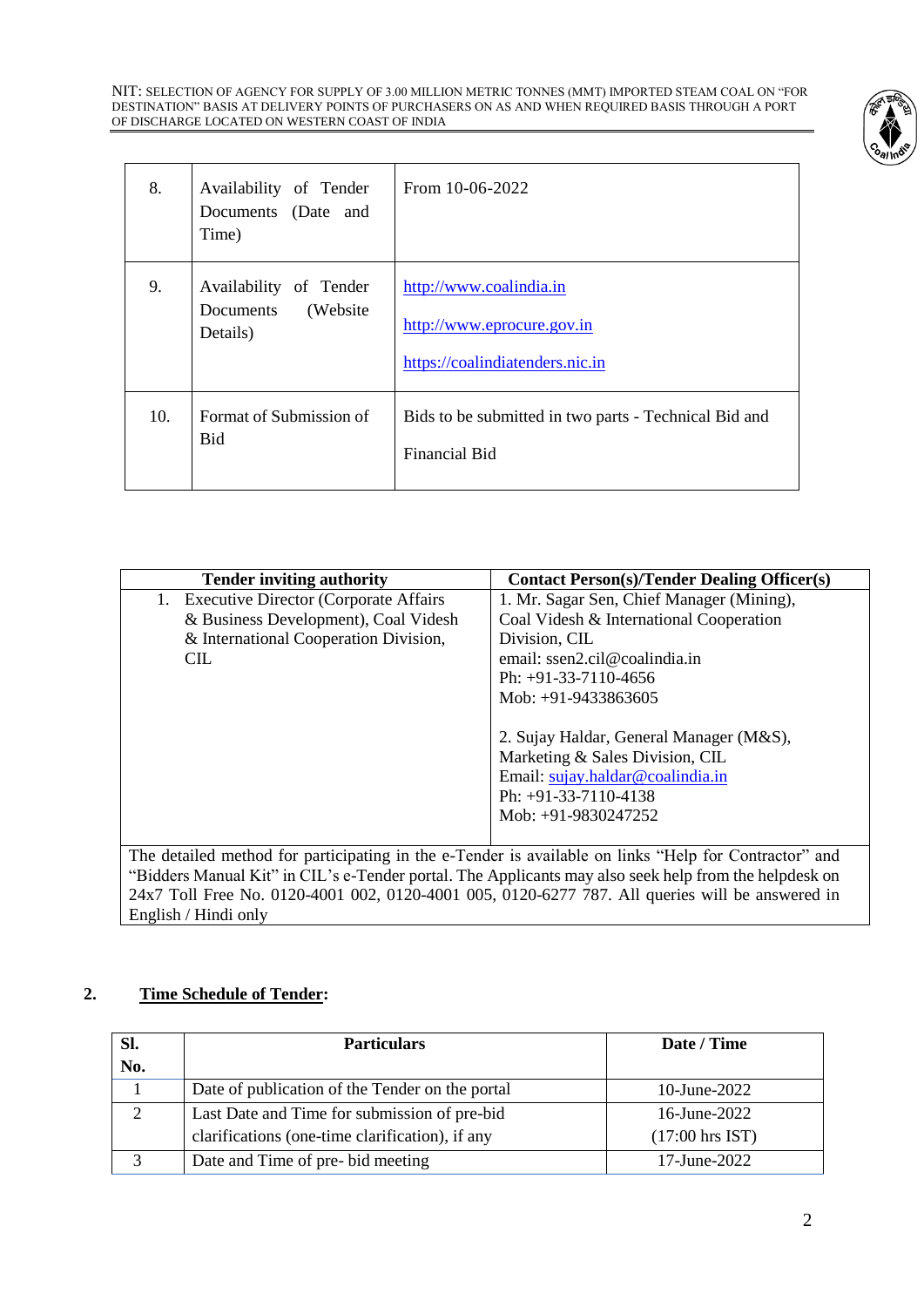

| SI.<br>No.     | <b>Particulars</b>                                                                                                   | Date / Time                       |
|----------------|----------------------------------------------------------------------------------------------------------------------|-----------------------------------|
|                |                                                                                                                      | $(16:00 \text{ hrs IST})$         |
| $\overline{4}$ | Last date for receipt of both Techno-Commercial bid<br>(Cover-I) and Price bid (Cover-II) Bid Receipt Date &<br>Time | 05-July-2022<br>$(15:00$ hrs IST) |
| 5              | Techno-Commercial bid (Cover-I) opening Date $\&$<br>Time                                                            | 05-July-2022<br>$(17:00$ hrs IST) |

## **Note:**

Bids are to be submitted Single Stage – Two Cover i.e., the Techno-Commercial Bid and the Price Bid, as specified above.

No Queries from Bidders, whatsoever, shall be entertained by the Employer beyond the last date of receipt of Queries as specified above.

Date & Time for opening of Price Bids shall be intimated separately, through e-procurement portal, to the bidders whose Techno-Commercial Bid are found to be acceptable.

## **3. Earnest Money Deposit (EMD):**

The bidder shall furnish, as part of his bid, an Earnest Money Deposit (EMD) of INR 1,00,00,000 (One Crore Indian Rupees Only). In case of foreign bidder, the value of EMD shall be US Dollar (USD) 1,28,950 (USD One Lakh Twenty Eight Thousand Nine Hundred Fifty Only) The EMD has to be deposited in online mode in CIL's Bank Account within the last date and time for bid submission. Any Bid not accompanied by an acceptable EMD shall be summarily rejected by the employer as non-responsive and returned to the Bidder without being opened. The bidder cannot claim interest and or any other form of compensation at the time of refund of such EMD.

# **4. Clarification of Bid:**

 The bidder may seek one-time clarification on-line within the specified period. The management will clarify to the relevant queries. Non-furnishing of clarification to any of the queries by the bidder shall not be construed as any default on the part of CIL and cannot be ground for stalling the bidding process

## **5. Pre-bid Meeting**:

The pre-bid meeting shall be held online as per the scheduled date  $\&$  time, as specified in this document. The purpose of the pre-bid meeting is to clarify the issues and to answer the questions on any matter that may be raised at that stage. Non-attendance at the pre-bid meeting will not be a cause for disqualification of bidder and it shall be presumed that the bidder does not require any clarification. Inability of the bidder to attend the pre-bid meeting on account of any technical glitches or otherwise cannot be a ground for extension of time for seeking pre-bid clarifications or for stalling the bidding process in any manner whatsoever

## **a) User Portal Agreement:**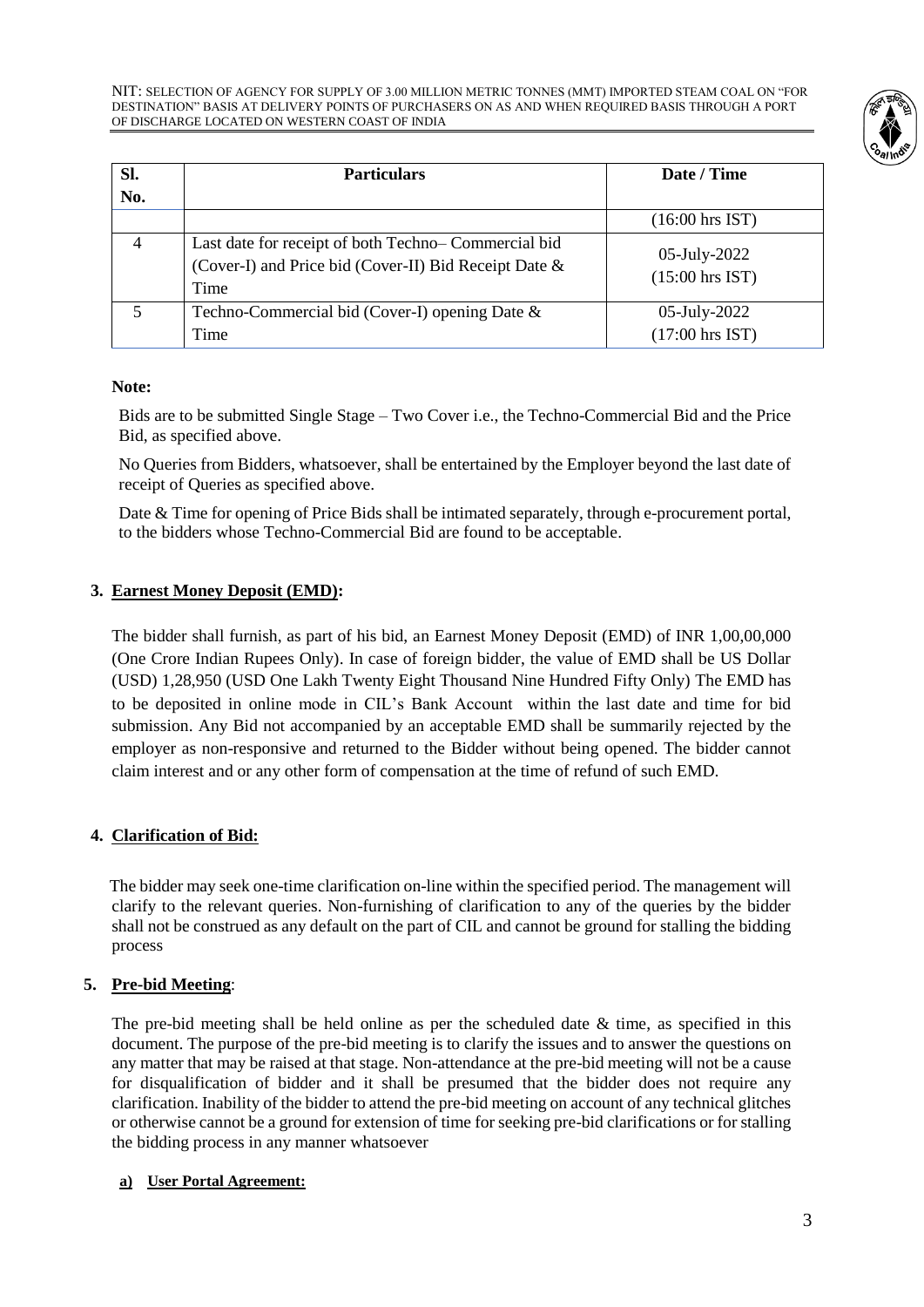

The bidders have to accept the on-line user portal agreement which contains the acceptance of all the Terms and Conditions of NIT and tender document, undertakings and the e-Procurement system through **[https://coalindiatenders.nic.in](https://coalindiatenders.nic.in/)** in order to become an eligible bidder. This will be a part of the agreement.

# **b) Eligibility Criteria/ Qualification Requirement for the Bidders:**

The Bidder can be an individual firm meeting the qualifying requirements stipulated hereunder as per Clauses A and B;

OR

The Bidder can be a Consortium of maximum three (03) firms meeting the qualifying requirements stipulated hereunder as per Clauses A and B collectively.

Each partner of Consortium shall meet at least 25% of Technical Criteria Requirement mentioned at Clause A1 or Clause A2 or at least 25% of the Financial Criteria Requirement mentioned at Clause B1 and the Consortium, as a whole, shall meet 100% of Technical Criteria Requirement mentioned at Clause A1 and Clause A2 and 100% of Financial Criteria Requirement mentioned at Clause B1. Net worth criteria as per Clause B2 shall be met by each partner of the consortium.

All bidders shall have place of business/establishment in India. In case of consortium lead partner shall have place of business/establishment in India.

## A Technical Criteria for Bidder:

A1 The Bidder should have imported / exported and supplied a minimum of 1.50 MMT of any dry bulk (solid) commodity, like Coal, Iron ore, Fertilizers, Chemicals, Cement etc. of origin other than India to any firm, in any continuous twelve (12) months in one or multiple contracts during the preceding seven (7) financial years along with the current financial year up to the date publishing of this tender document

In support of the aforesaid experience, the Bidder shall furnish:

Supply Experience certificate from buyer and:

Certificate in original from Statutory Auditor(s) of the Bidder

## AND

A2 The Bidder should have handled, including port operations and loading for dispatch through Indian Railways, a minimum of 1.50 MMT of any dry bulk (solid) commodity, like Coal, Iron ore, Fertilizers, Chemicals, Cement etc. in India, in any continuous twelve (12) months in one or multiple contracts during the preceding seven (7) financial years along with the current financial year up to the date publishing of this tender document

In support of the aforesaid experience, the Bidder shall furnish:

Handling Experience certificate from the Buyer and;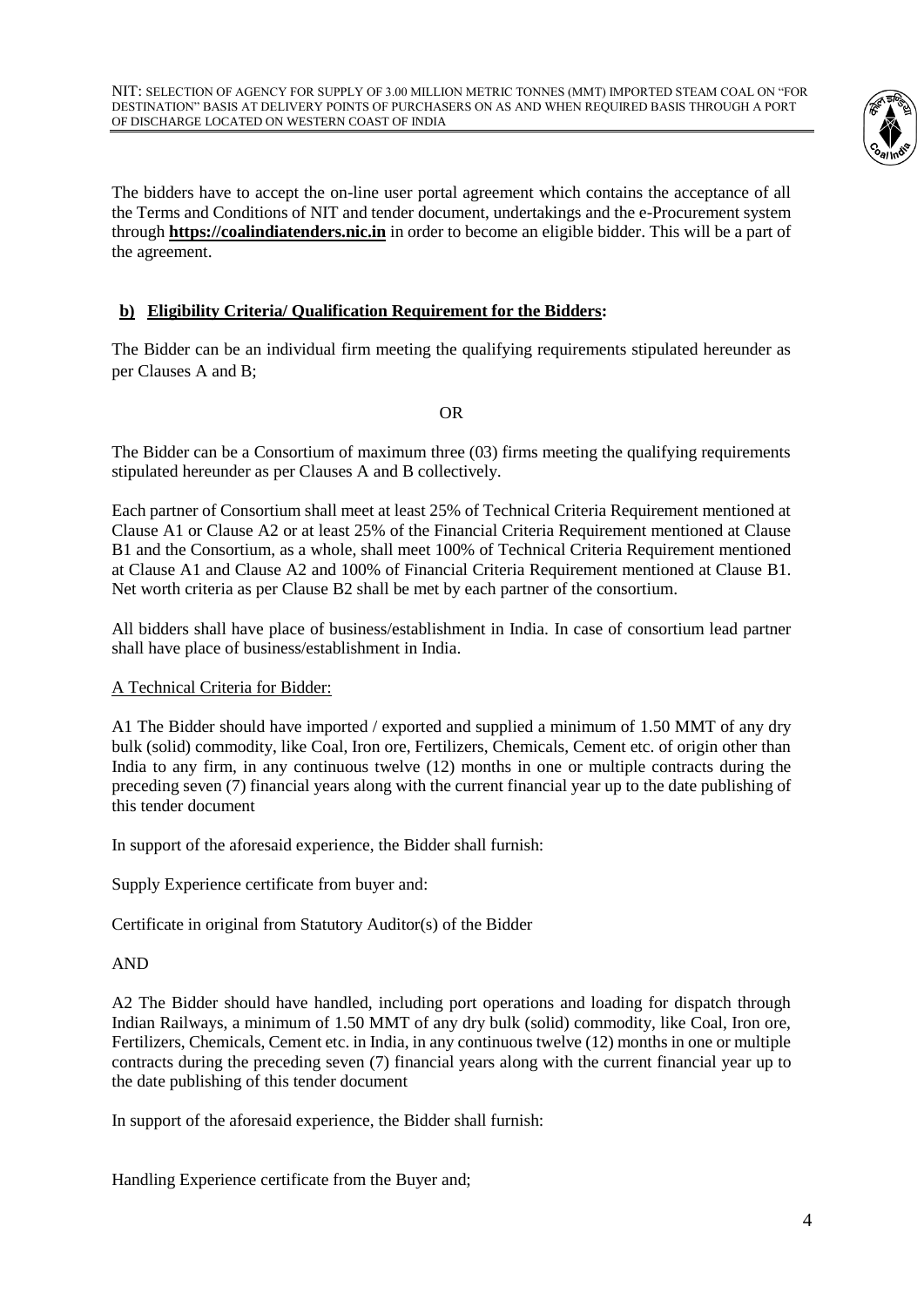

Certificate in original from the Statutory Auditor(s) of the Bidder.

#### Financial Criteria for Bidder:

B1 The average annual net revenue from operations of the Bidder in the latest three (3) audited financial statements (FY2019, FY2020 and FY2021) should not be less than INR 770.00 Crore (Indian Rupees Seven Hundred Seventy Crore only). If audited financials of FY 2022 are also available, then revenue from operations of FY 2020, 2021 and 2022 shall be considered.

Explanation: Net Revenue from Operations here means the Net Operating revenue that a company generates from its primary business activities, and it shall not include other income of the Applicant.

And

B2 The Net Worth of the Applicant as per the latest audited balance sheet should be positive.

Explanation: Net worth in relation to applicant shall mean net worth as per Companies Act of India, 2013

Note to Financial Eligibility Criteria:

- If the Applicant entity does not meet the Financial Eligibility Criteria, then consolidated financials of the immediate or ultimate holding company of the Applicant entity can be used to fulfil the Financial Eligibility Criteria. Holding Company in relation to the Applicant shall mean Holding Company defined as per Companies Act of India. In such an event, the Bidder would be required to furnish along with its Techno-Commercial bid, a Letter of Undertaking from the Holding Company, supported by the Holding Company's Board Resolution, as per the format acceptable to the Owner, pledging unconditional and irrevocable financial support for the execution of the Contract by the Bidder in case of award.
- In support of the financial eligibility criteria the bidder shall submit Audited Financial Statements for last three financial years (FY19, FY20 & FY21). If audited financials of FY 2022 are also available, then audited financials of FY 2020, 2021 and 2022 shall be submitted for the purpose of financial eligibility criteria.
- In the event that the financial statements are recorded in any currency other than INR, such Applicant will need to provide the Net Worth and Net Revenue from Operations in INR converted in accordance with the reference rate of RBI/FBIL as of the last date of the relevant financial year.
- Copies of original documents defining the constitution or legal status, place of registration and principal place of business of the company or firm are to be submitted along with the Bid document.
- Financial year here means the period of 12 months for which the annual account of the entity is being prepared.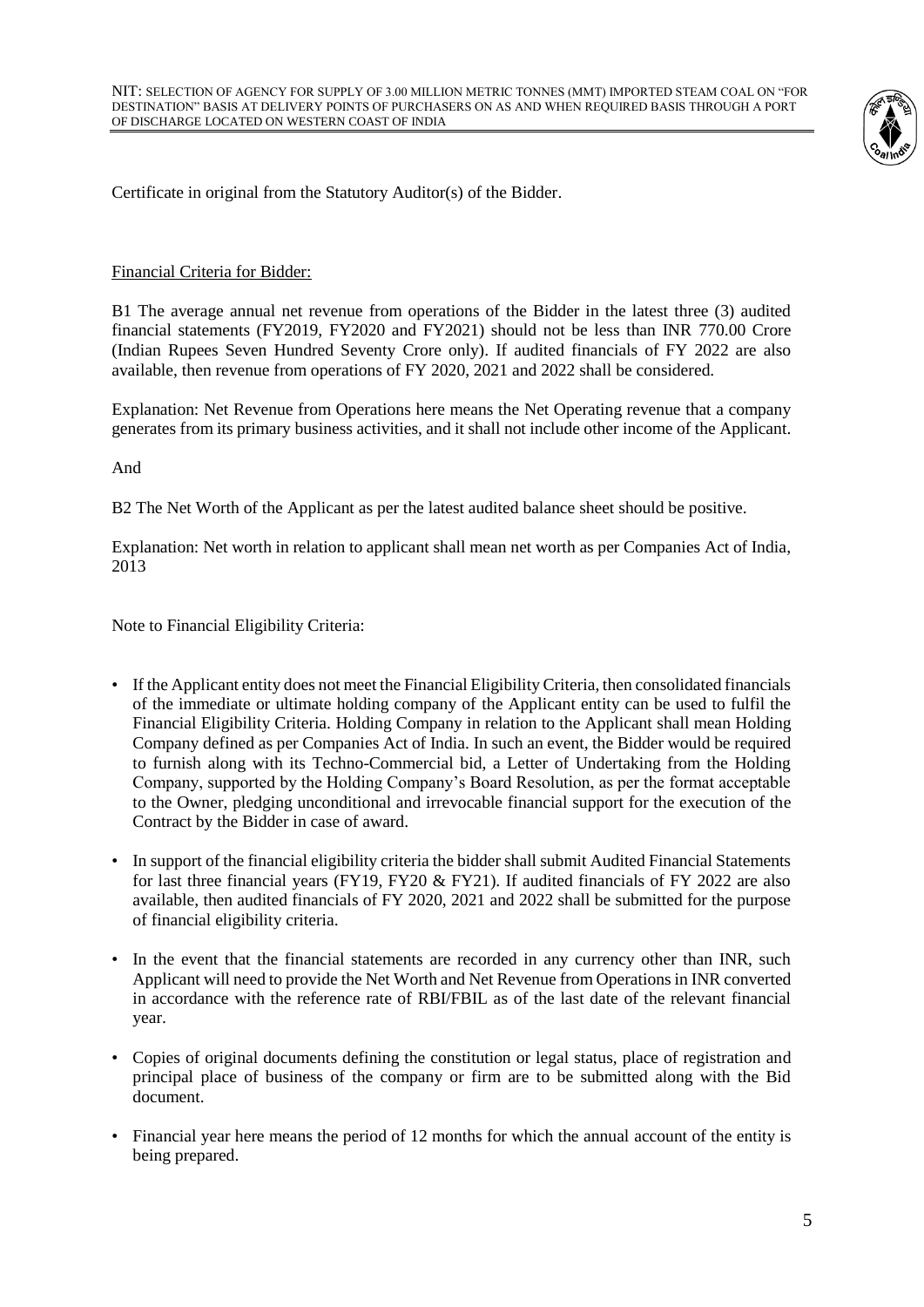

• Net worth as per clause above of all the parties in case of consortium shall be positive.

NOTES:

- i) "Holding Company" and "Subsidiary Company" shall have the meaning described to them as per Companies Act of India.
- ii) The term 'date of bid opening' would mean the date of Techno-Commercial bid opening.
- iii) A firm can be a partner in only one Consortium; bids submitted by Consortium including the same firm as partner will be rejected.
- iv) Failure to meet the above Qualification Requirement shall render the bid to be rejected and bids of only qualified bidders shall be considered for detailed techno-commercial evaluation. Therefore, the Bidder shall in their own interest furnish complete documentary evidence in the first instance itself, in support of their fulfilling the Qualification Requirement as given above
- v) The Consortium shall necessarily identify one of the partners as lead partner. The members of the Consortium (other than the lead partner) are required to execute and submit a power of attorney in favour of the lead partner authorizing the lead partner to do all such acts in performing the contractual obligations arising out of the present tender document on behalf of them.
- vi) The Consortium Bidder shall provide, along with the bid, a signed and stamped Consortium Agreement, as per the format enclosed in the bid documents in which the partners of the Consortium are jointly and severally liable to the Owner to perform all the contractual obligations. The Consortium Agreement shall be submitted along with the bid, failing which the Bidder shall be disqualified and his bid shall be rejected.
- vii) In the event of award to Consortium the performance security deposit in the form of bank guarantee, shall be in the name of the Lead Partner of the Consortium
- viii) Dry (bulk) solid commodity mentioned at A, as stipulated under "Qualifying Requirement" of this document, means dry solid bulk cargo covered in Annexure 4 (page 352 to 358) of International Maritime Solid Bulk Cargoes (IMSBC) code MSC 84/24/Add.3
- ix) Any 'Bidder from a country which shares a land border with India', as specified in the Bidding Documents, will be eligible to bid in this tender only if bidder is registered with the Competent Authority as mentioned in the Bidding Documents.

## c) **Submission of Bid**: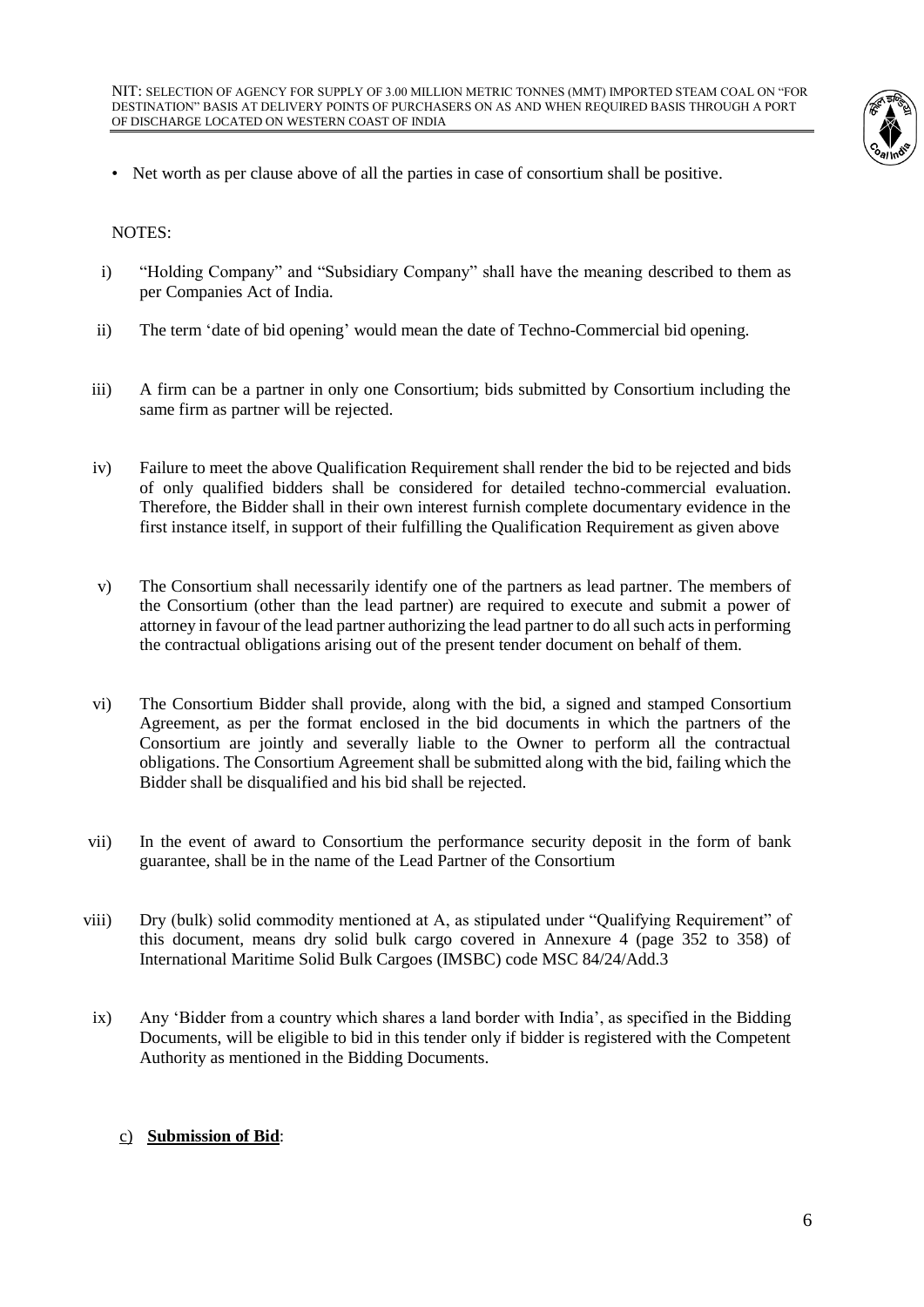NIT: SELECTION OF AGENCY FOR SUPPLY OF 3.00 MILLION METRIC TONNES (MMT) IMPORTED STEAM COAL ON "FOR DESTINATION" BASIS AT DELIVERY POINTS OF PURCHASERS ON AS AND WHEN REQUIRED BASIS THROUGH A PORT OF DISCHARGE LOCATED ON WESTERN COAST OF INDIA



- a. The bidders will have to accept unconditionally the online user portal agreement which contains the acceptance of all the Terms and Conditions of NIT including General and Special Terms & Conditions, Integrity Pact and other conditions, if any, along with on-line undertaking in support of the authenticity of the declarations regarding the facts, figures, information and documents furnished by the Bidder on-line in order to become an eligible bidder. No conditional bid shall be allowed/accepted.
- b. Confirmatory Documents: All the confirmatory documents as enlisted in the NIT in support of online/under annexures information submitted by the bidder are to be uploaded by the bidder while submitting /their bid.
- c. Letter of Bid (LoB): The format of Letter of Bid (as given in the NIT) will be downloaded by the bidder and will be printed on Bidder's letter head and the scanned copy of the same will be uploaded during bid submission. This will be the covering letter of the bidder for his submitted bid. The content of the "Letter of Bid" uploaded by the bidder must be the same as per the format downloaded from CIL's e-procurement portal and it should not contain any other information, which contradicts the content and spirit of the original format of LoB.

The Letter of bid will be digitally signed by DSC holder submitting bid online and it does not require any physical signature. However, if the Letter of Bid (LoB) bears the physical signature in addition to the digital signature of DSC holder, it will be accepted without questioning the identity of person signing the Letter of Bid.

If there is any change in the contents of Letter of Bid uploaded by bidder as compared to the format of Letter of Bid uploaded by the Owner with NIT document, then the LoB shall be requested under the head Confirmatory documents and subsequently accepted or rejected as applicable.

## **9. Bid Submission:**

All bids are to be submitted on-line on CIL's e-procurement portal **[https://coalindiatenders.nic.in](https://coalindiatenders.nic.in/)** within the specified period. No bid shall be accepted after the bid submission deadline for any reason whatsoever.

## **10. System Requirement:**

It is the bidder's responsibility to comply with the system requirement i.e. hardware, software and internet connectivity at bidder's premises to access the e-tender in CIL's e-procurement portal. Under any circumstances, CIL shall not be liable to the bidders for any direct/indirect loss or damages incurred by them arising out of incorrect use of the e-tender system or internet connectivity failures.

# **11. Rejection of Bid:**

CIL reserves the right to reject any or all bids or cancel/withdraw the Invitation for Bids at any time during the process without assigning any reason whatsoever and in such case no bidder / intending bidder shall have any claim arising out of such action. CIL reserves the right not to accept the lowest offer without assigning any reason whatsoever and the right to negotiate with any or all of the Bidders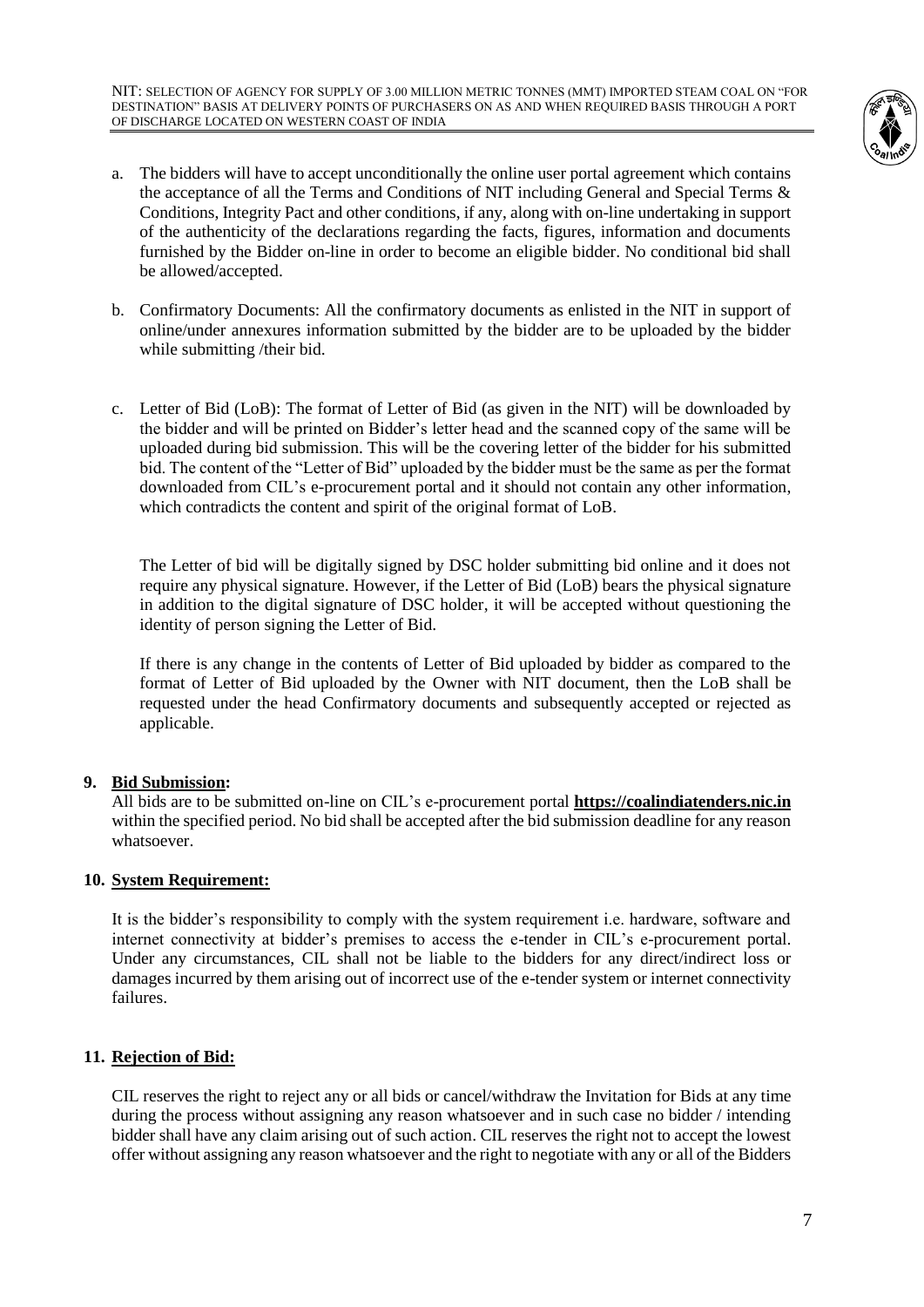

on any terms and conditions. Such discretion exercised by CIL cannot be questioned by the bidders before any Court of law or otherwise

**12.** Each Bidder shall submit only one Bid, either individually, or as a proprietor, or as a partner in a partnership firm or as a Company registered under Companies Act. A Bidder who submits or participates in more than one Bid (other than as a sub-contractor or in cases of alternatives that have been permitted or requested) will cause all the Bids with the Bidder's participation to be disqualified

## **13. Conflict of Interest:**

A Bidder may be considered to have a Conflict of Interest with one or more parties in this bidding

process, if :

- a) They have controlling partner(s) in common; or
- b) They receive or have received any direct or indirect subsidy/financial stake from any of them; or
- c) They have business relationship with each other, directly or through common third parties, that puts them in a position to have access to information about or influence on the bid of another Bidder; or
- d) In case of a holding company having more than one Subsidiary/Sister Concern having common business ownership/management only one of them can bid. Bidders must proactively declare such sister/common business/management in same/similar line of Business.

All such Bidders having a Conflict of interest, shall be disqualified.

## **14. Cost of Bidding**:

The bidder shall bear all costs associated with the preparation and submission of its bid and the Employer will in no case be responsible or liable for those costs.

## **15. Technical Specifications:**

The bidder shall closely study all specifications in detail, which govern the rates for which he is tendering.

## **16. Currencies of Bid and Payment**:

Prices shall be quoted in the following currencies:

a) The bidder shall quote FOB Coal Price, Ocean freight and Marine Insurance Charges in US

Dollars.

b) Other components of total FOR price including all incidental costs viz. Port & Inland

Handling charges, statutory taxes & duties (including custom duty if applicable) and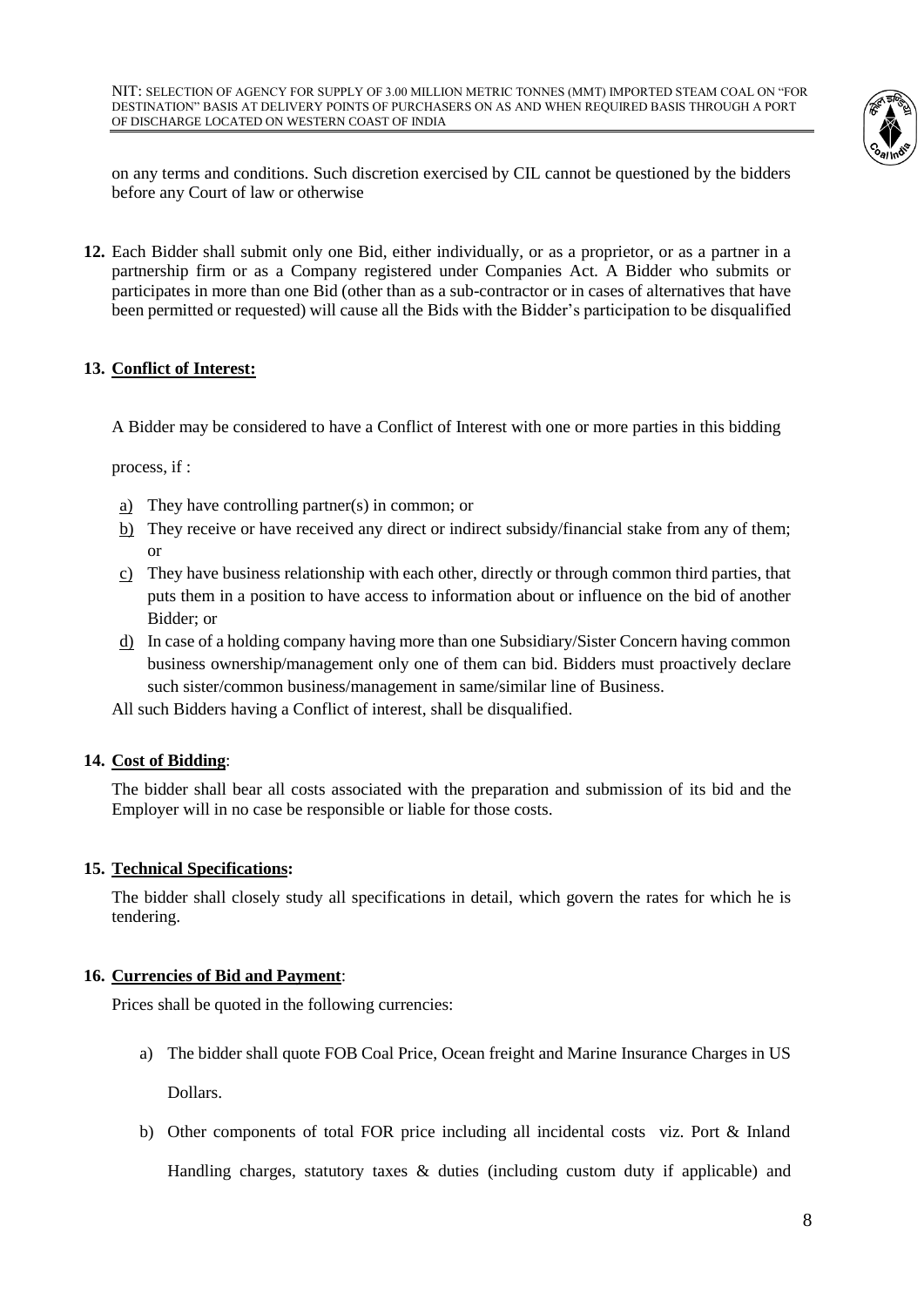

Insurance including third party Insurance etc. included in the bid price shall be considered

in Indian Rupees.

The payments to the successful Bidder shall be made in equivalent Indian Rupees for FOR Coal Price at the Delivery Points.

#### **17. Date of Commencement of Work or Zero Date:**

The date of commencement of work or Zero Date shall be reckoned from the issue of letter of award.

#### **18. Change in Constitution of the Contracting Agency**:

Prior approval in writing of the company shall be obtained before any change is made in the constitution of the contracting agency, otherwise it will be treated as a breach of Contract.

#### **19. Canvassing in Tender:**

Canvassing in connection with the tenders in any shape or form is strictly prohibited and tenders submitted by such Bidders who resort to canvassing shall be liable for rejection.

#### **20. Letter of award (LOA)/Work Order/Agreement:**

The Bidder, whose Bid has been accepted, will be notified the award of contract on-line on the eprocurement portal on his personalized dashboard prior to expiration of the bid validity period. On issuance of Letter of Award (LOA)/Work Order of the tender issued by the Company, Performance Guarantee must be submitted by the contractor within 21 days of issuance of work order/LOA, failing which the award of work shall be cancelled and the Bidder will be banned for 02(Two) years from being eligible to submit Bids to CIL and its subsidiaries. In case of Consortium, the banning shall also be applicable to all individual partners of the consortium.

On receipt of Letter of Award (LOA)/Work Order of the tender issued by the Company, the successful Bidder shall execute contract agreement in the company's prescribed form for the due fulfillment of the contract. Failure to enter into the required contract within the specified period in the LOA/work order shall entail cancellation of LOA/work order and the Bidder will be banned for 02(Two) years from being eligible to submit Bids to CIL and its subsidiaries. The written contract to be entered into between the contractor and the company, shall be the foundation of the rights of both the parties and the contract shall not be deemed to be executed until the contract is signed by both the parties i.e. Contractor and the Company.

#### **21. Execution as per Delivery Schedule:**

Coal shall be imported as per the delivery schedule/firm order/indent given by CIL to the successful bidder. The firm order/confirmed delivery schedule by CIL shall be given on the basis of orders/indents that CIL would be receiving (from purchaser) from time to time till 30<sup>th</sup> June 2023. (For avoidance of doubt it is clarified that the timeline for delivery of coal (3.00 MMT which may be increased up to 6.00 MMT) shall start from the date of issuance of firm order/delivery schedule/indent placed by CIL to the Vendor which may be before the execution of the contract as per the clause 20 of e-tender notice). Coal has to be delivered to the Delivery Point of Purchasers within 30 days from the date of issue of such indent/delivery schedule/firm order by CIL.

It shall be noted that the total quantity mentioned in the document is subject to revision based on the actual orders placed to CIL by purchasers and subsequently by CIL to the vendor. CIL to ensure that Minimum order per indent/delivery schedule to be made to the vendor would be  $\approx$  50,000 Metric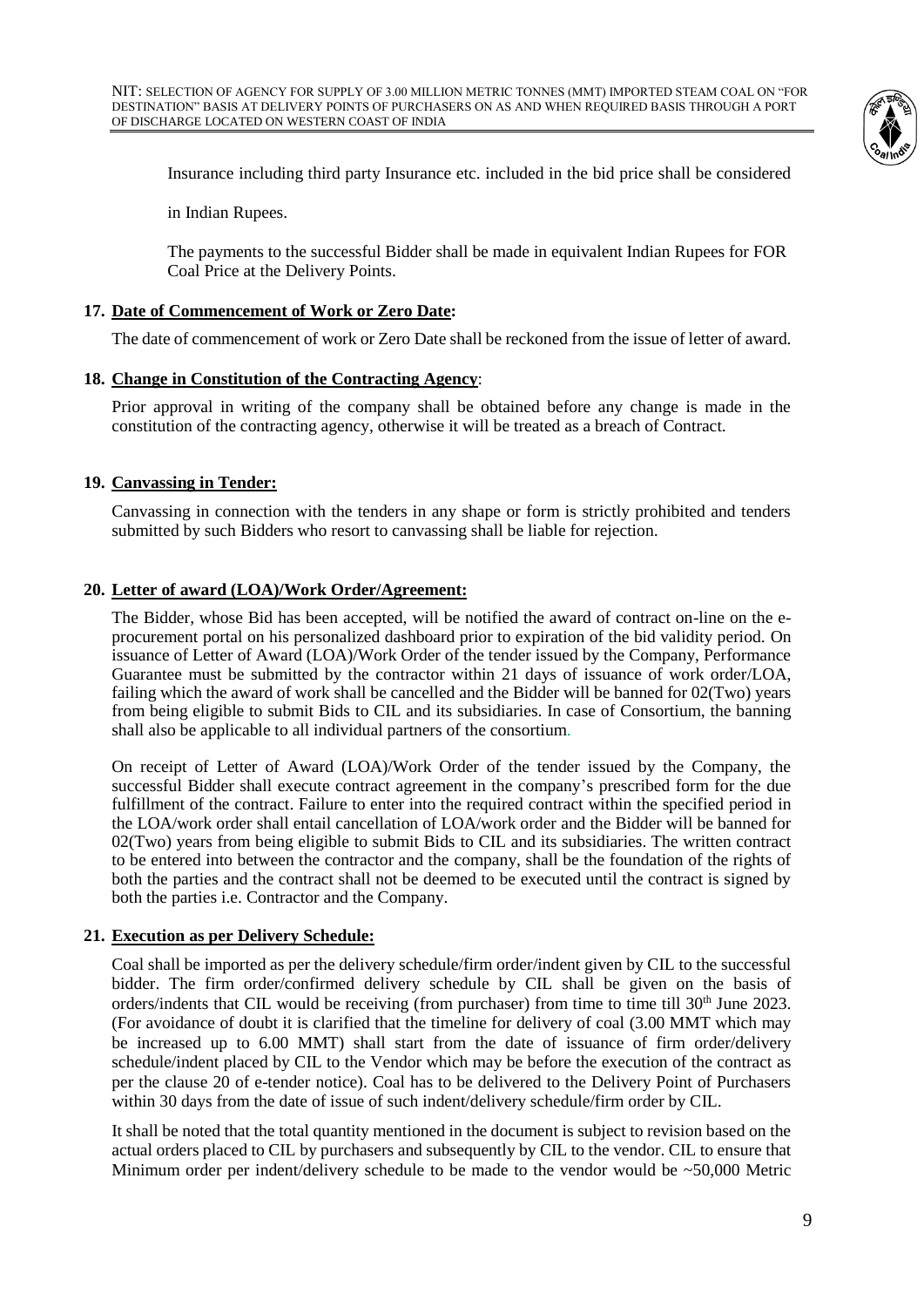

Tonnes. However CIL reserves the right to not place any firm order, in case of non-receipt of firm order from purchaser to CIL, within the currency of contract.

This tender is for concluding a medium-term contract from July 2022 to June 30, 2023 between selected Agency and CIL for supply of imported steam coal at specified rates during the period covered under the contract. This contract is in the nature of a standing offer from the selected Agency. However, a legal contract would come into existence with placement of individual firm order on As and When required basis and each supply order will constitute a separate contract. A firm order may be placed upto the last date of currency of the contract. All firm orders placed within the currency of the contract are bound to be executed by the contract holder Agency

## **22. Bid Validity**:

The validity period of the tenders shall be **90 (Ninety)** days after the end date of bid submission.

In exceptional circumstances, prior to expiry of the original time limit, the Owner may request the bidders to extend the period of validity for a specified additional period. The employer's request and the bidder's responses shall be made in writing or by e-mail. A bidder may refuse the request. In case the Bidder refuses the request to extend the period of validity then no banning/ any penal action will be taken against the Bidder. A bidder agreeing to the request will not be required or permitted to modify his bid.

The Bidder shall not, during the said period or within the period extended by mutual consent, revoke or cancel his tender or alter the tender or any terms/conditions thereof without consent in writing of the company. In case the Bidder violates to abide by this, the Company will be entitled to take action as per this tender document.

# **23. Modification and Withdrawal of Bid**:

Modification of the submitted bid shall be allowed on-line only before the deadline of submission of tender and the bidder may modify the bid online as many times as he may wish.

Bidders may withdraw their bids online within the end date of bid submission. However, if the bidder once withdraws his bid, he will not be able to resubmit the bid in this particular tender. The system of on-line withdrawal is available on the e-procurement portal up to end date of bid submission.

## **24. Restriction of bidder from a country which shares a land border with India**

- I. Any bidder from a country which shares a land border with India will be eligible to bid in this tender only if the bidder is registered with the Competent Authority.
- II. "Bidder" (including the term 'Bidder', 'consultant' or 'service provider' in certain contexts) means any person or firm or company, including any member of a consortium or Joint venture (that is an association of several persons, or firms or companies), every artificial juridical person not falling in any of the descriptions of bidders stated hereinbefore, including any agency branch or office controlled by such person, participating in a procurement process.
- III. "Bidder" from a country which shares a land border with India" for the purpose of this order means:
	- a. An entity incorporated, established or registered in such a country; or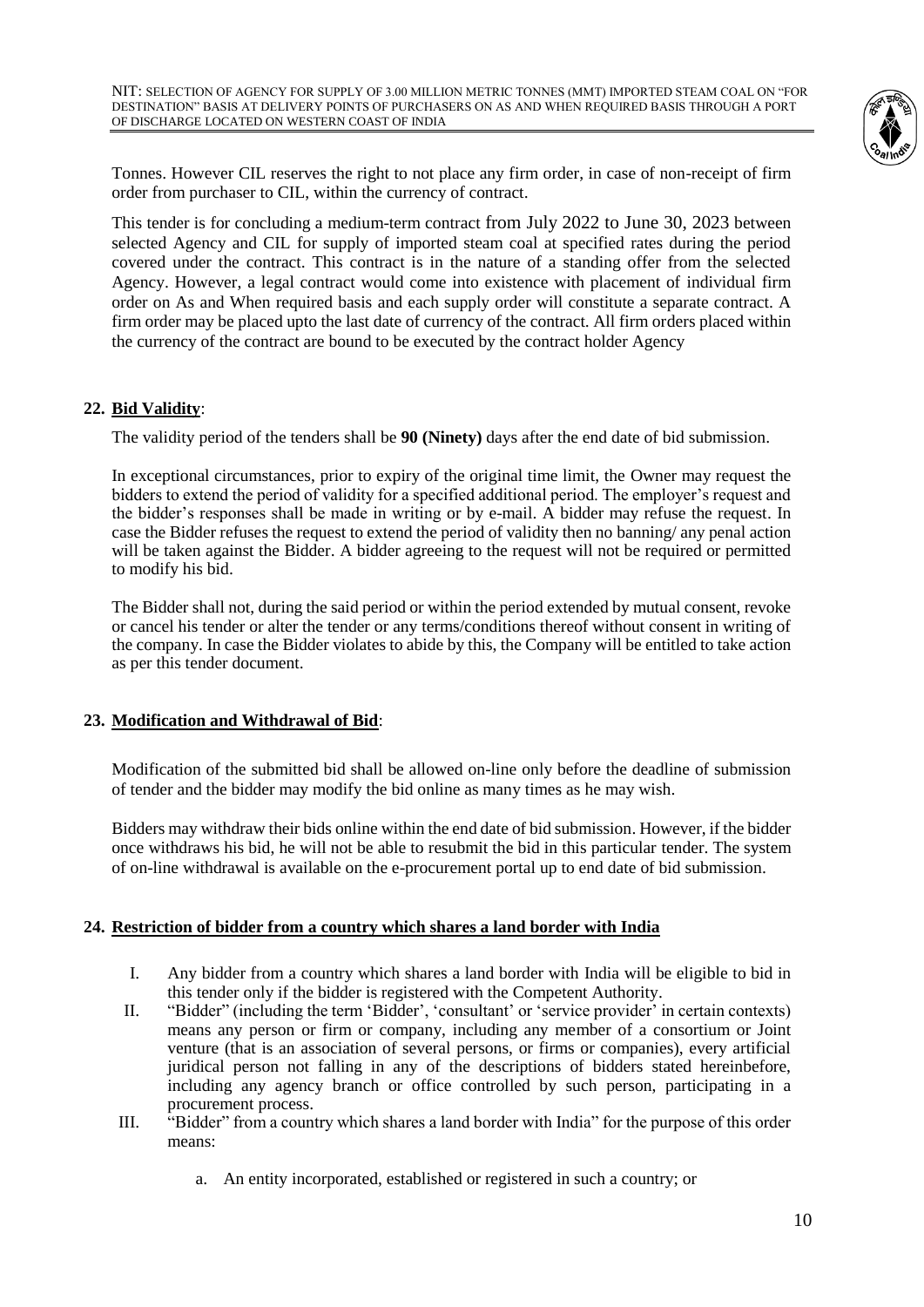

- b. A subsidiary of an entity incorporated, established or registered in such a country; or
- c. An entity substantially controlled through entities incorporated, established or registered in such a country; or
- d. An entity whose beneficial owner is situated in such a country; or
- e. An Indian (or other) agent of such an entity; or
- f. A natural person who is a citizen of such a country; or
- g. A consortium or joint venture where any member of the consortium or joint venture falls under any of the above.
- IV. The beneficial owner for the purpose of (III) above will be as under:
	- 1. In case of a company or Limited Liability Partnership, the beneficial owner is the natural person(s), who, whether acting alone or together, or through one or more juridical person, has a controlling ownership interest or who exercises control through other means. Explanation
		- a. "Controlling ownership interest" means ownership of or entitlement to more than Twenty Five Percent of shares or capital or profits of the company.
		- b. "Control" shall include the right to appoint majority of the directors or to control the management or policy decisions including by virtue of their shareholding or management rights or shareholders agreements or voting agreements.
	- 2. In case of a partnership firm, the beneficial owner is the natural person(s) who, whether acting alone or together, or through one or more juridical person, has ownership of entitlement to more than fifteen per cent of capital or profits of the ownership.
	- 3. In case of an unincorporated association or body of individuals, the beneficial owner is the natural person(s) who, whether acting alone or together, or through one or more juridical person, has ownership of entitlement to more than fifteen per cent of the property or capital or profits of such association or body of individuals.
	- 4. Where no natural person is identified under (1) or (2) or (3) above, the beneficial owner is the relevant natural person who holds the position of senior managing official.
	- 5. In case of a trust, the identification of beneficial owner(s) shall include identification of the author of the trust, the trustee, the beneficiaries with fifteen per cent or more interest in the trust and any other natural person exercising ultimate effective control over the trust through a chain of control or ownership.
- V. An agent is a person employed to do any act for another or to represent another in dealings with third person.
- VI. The successful bidder shall not be allowed to sub-contract works to any contractor from a country which shares a land border with India unless such contractor is registered with the competent Authority.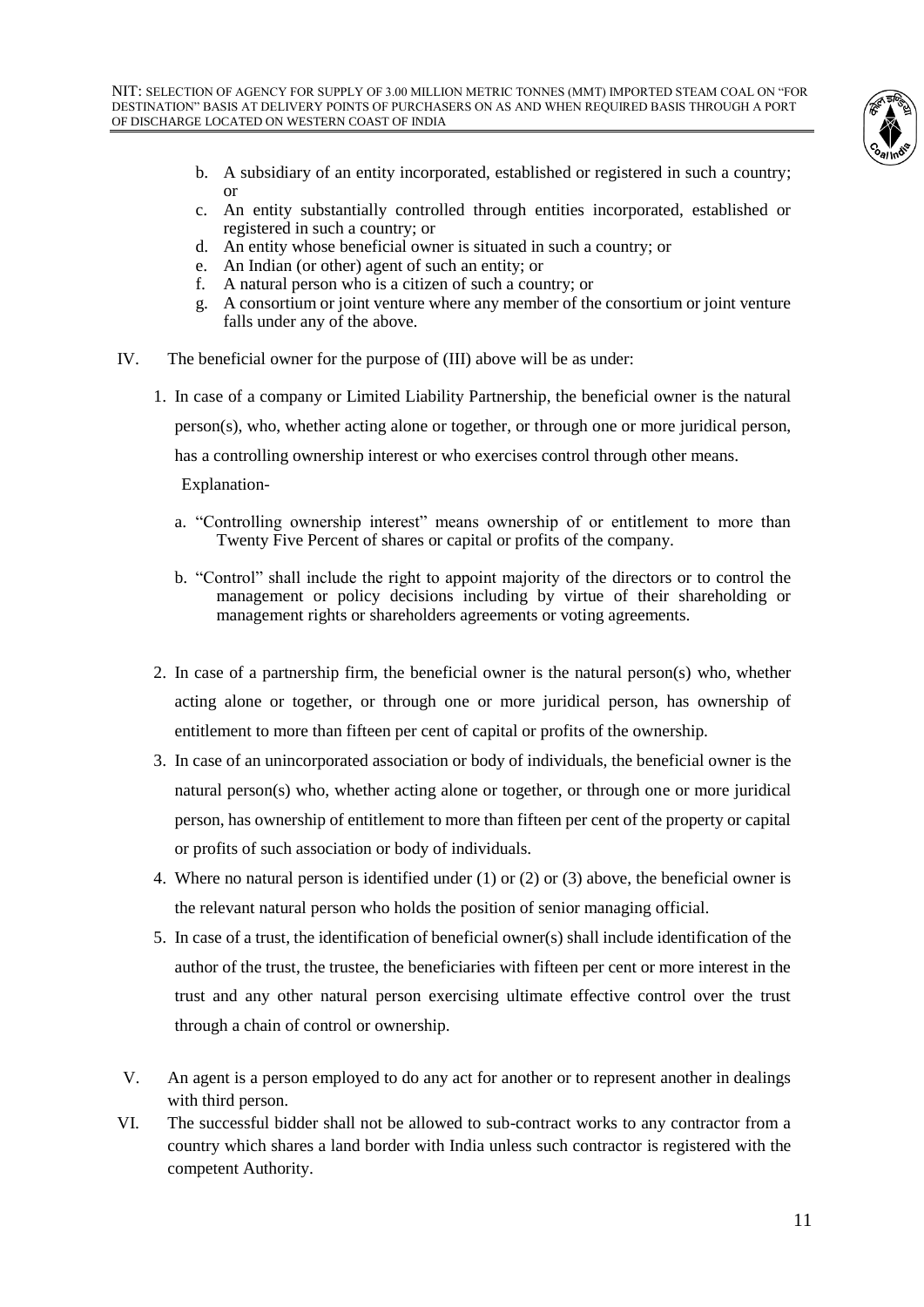

#### **25. Postponement of scheduled date(s):**

 The Company reserves the right to postpone the date of receipt and opening of tenders or to cancel the tenders without assigning any reason whatsoever.

#### **26. Contract Agreement Document(s):**

This Tender Notice shall be deemed to be part of the Contract Agreement. The "General Terms & Conditions", Additional Terms & Conditions, Special Terms & Conditions(if any), Technical Specifications, drawings(if any) and any other document uploaded on portal as NIT document forms an integral part of this NIT and shall also form a part of the contract agreement.

#### **27. Subletting of Work:**

No subletting of work as a whole by the contractor is permissible. Prior permission is required for engagement of Sub-Contractor.

The contractor shall specify major items of supply or services for which he proposes to engage Subcontractor(s)/ Sub-Vendor (s) in its bid.

#### **28. Implementation of Employee Provident Fund (EPF):**

The Bidder shall have to ensure implementation of EPF, if applicable, in respect of the workers deployed by him as detailed in the tender document.

#### **29. Splitting up of the work:**

The Company does not bind itself to accept the lowest tender and reserves the right to reject any or all the tenders without assigning any reasons whatsoever and to split up the work between two or more Bidder(s) or accept the tender in part and not in its entirety, at its sole discretion.

#### **30. Settlement of Disputes:**

Matters relating to any dispute or difference arising out of this tender and subsequent contract awarded based on this tender, shall be dealt as per this tender document.

- **31.** The laws applicable to this contract shall be the laws in force in India. High Court of Calcutta shall have exclusive jurisdiction in all matters arising under this contract.
- **32.** If the bidder is a subsidiary of a company, the experience and resources of the holding company or its other subsidiaries will not be taken into account. However, if the bidder is a holding company, the experience and resources of its wholly owned subsidiaries will be taken into consideration.